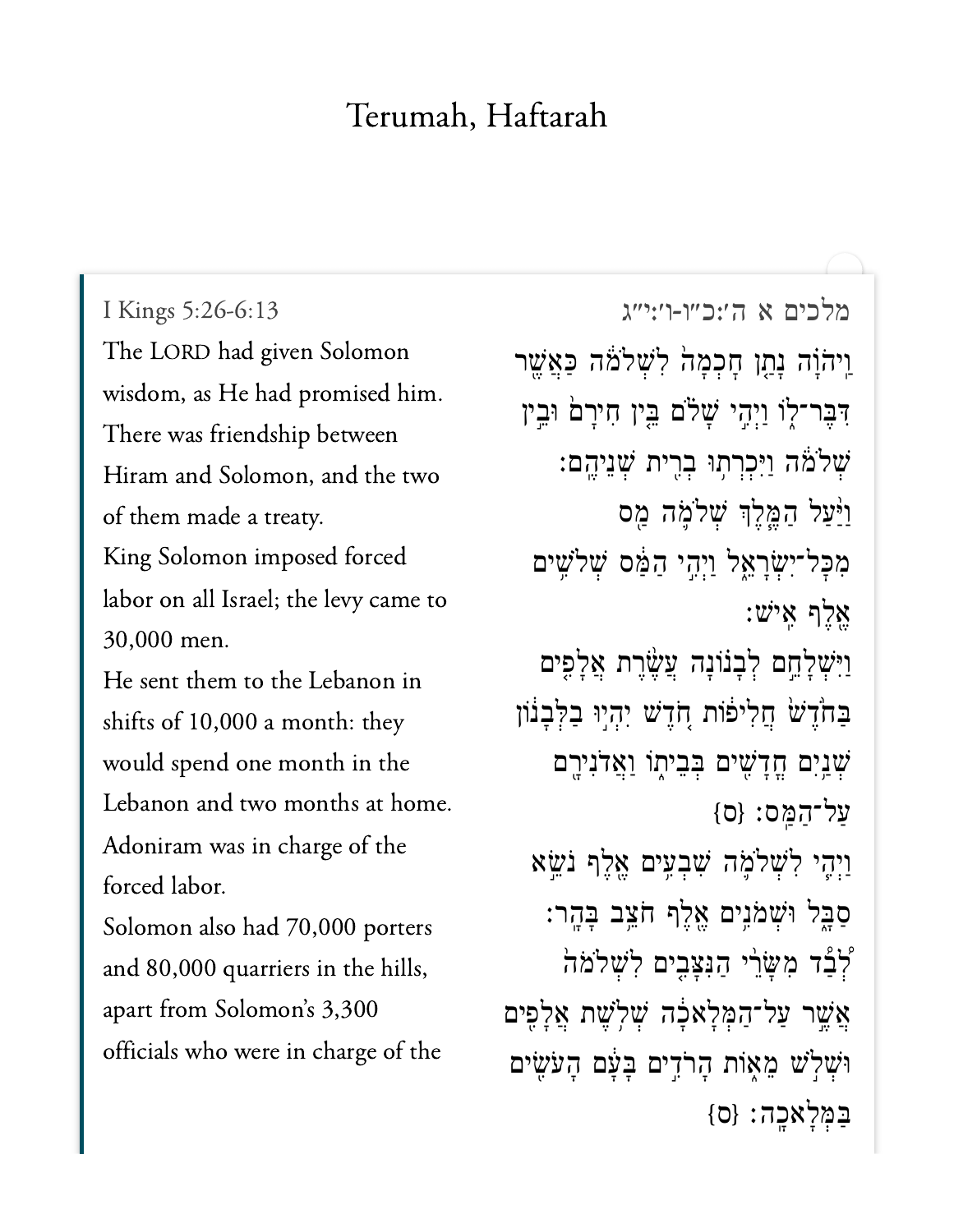work and supervised the gangs doing the work. doing the work.<br>The king ordered huge blocks of

choice stone to be quarried, so that the foundations of the house might be laid with hewn stones. Solomon's masons, Hiram's masons, and the men of Gebal shaped them. Thus the timber and the stones for building the house were made ready.

In the four hundred and eightieth<br>vear after the Israelites left the land year after the Israelites left the land of Egypt, in the month of Ziv- $\frac{1}{\pi}$ fourth  $\begin{bmatrix} 1 & 1 & 1 \end{bmatrix}$  referred,  $\begin{bmatrix} 1 & 1 \end{bmatrix}$ fourth year of his reign over Israel, Solomon began to build the House of the LORD.

The House which King Solomon built for the LORD was 60 cubits long, 20 cubits wide, and 30 cubits  $\sigma$ 

The portico in front of the Great Hall of the House was 20 cubits long-along the width of the

וַיִצַו הַמֶּלֵךְ וַיַּפָּעוּ אֲבָנִים גִּדֹלֹוֹת ְאֲבָנֶיִם יִקְרָוֹת לְיַסֵּ֣ד הַבָּיִת אַבְנֵי ָגִֽזית׃ וַיִּפְסִלּוּ בֹּנֵי *שִׁ*לֹמֶֽה וּבֹנֵי חִירִוֹם וְהַגִּבְלִים וַיָּכֵינוּ הָעֵצִים וְהָאֲבָנִים  $\{$ כְּבְנִוֹת הַבֵּיִת: {פ ַוְיָהִי בִשְׁמֹוֹנִים שָׁנָה וְאַרְבַּע מֵאָוֹת ָׁשָ֡נה ְלֵ֣צאת ְּבֵֽני־ִיְׂשָרֵ֣אל ֵמֶֽאֶרץ־ִמְצַ֩רִי֩ם ַּבָּׁשָ֨נה ָהְרִביִ֜עית בְּחָדָשׁ זו הוּא הַחְדֵשׁ הַשֵּׁנִי לִמְלְךְ שִׁלֹמְה עַל־יִשְׂרָאֶל וַיִּבֶן ַהַּ֖בִית ַלי ֹה ָֽוֹהָֽוה׃ וְהַבִּ֫יִת אֲשֶׁר בָּנָۢה הַמֶּלֶךְ שְׁלֹמֹה לִיהֹוָּׁה שִׁשִּׁים־אַמֶּה אָרִכְּוֹ וְעֵשְׂרֵים ׇרְחּ֑בֹו ּוְׁשֹלִׁ֥שים ַאָּ֖מה קֹוָמֽתֹו׃ וְהָאוּלָם עַל־פָּנֵי הֵיכֵל הַבִּיִת ַעֲשְׂרִים אַמָּהׂ אָרְכֹו עַל־פְּנֵי רְחַב ַהַבֵּיִת עֱשֶׂר בְּאַמֱה רְחָבְּוֹ עַל־פְּנֵי ַהָּֽבִית׃ וַיַּעַשׂ לַבָּ֫יִת חַלּוֹנֵי שִׁקְפִים ֲאטּוִֽמים׃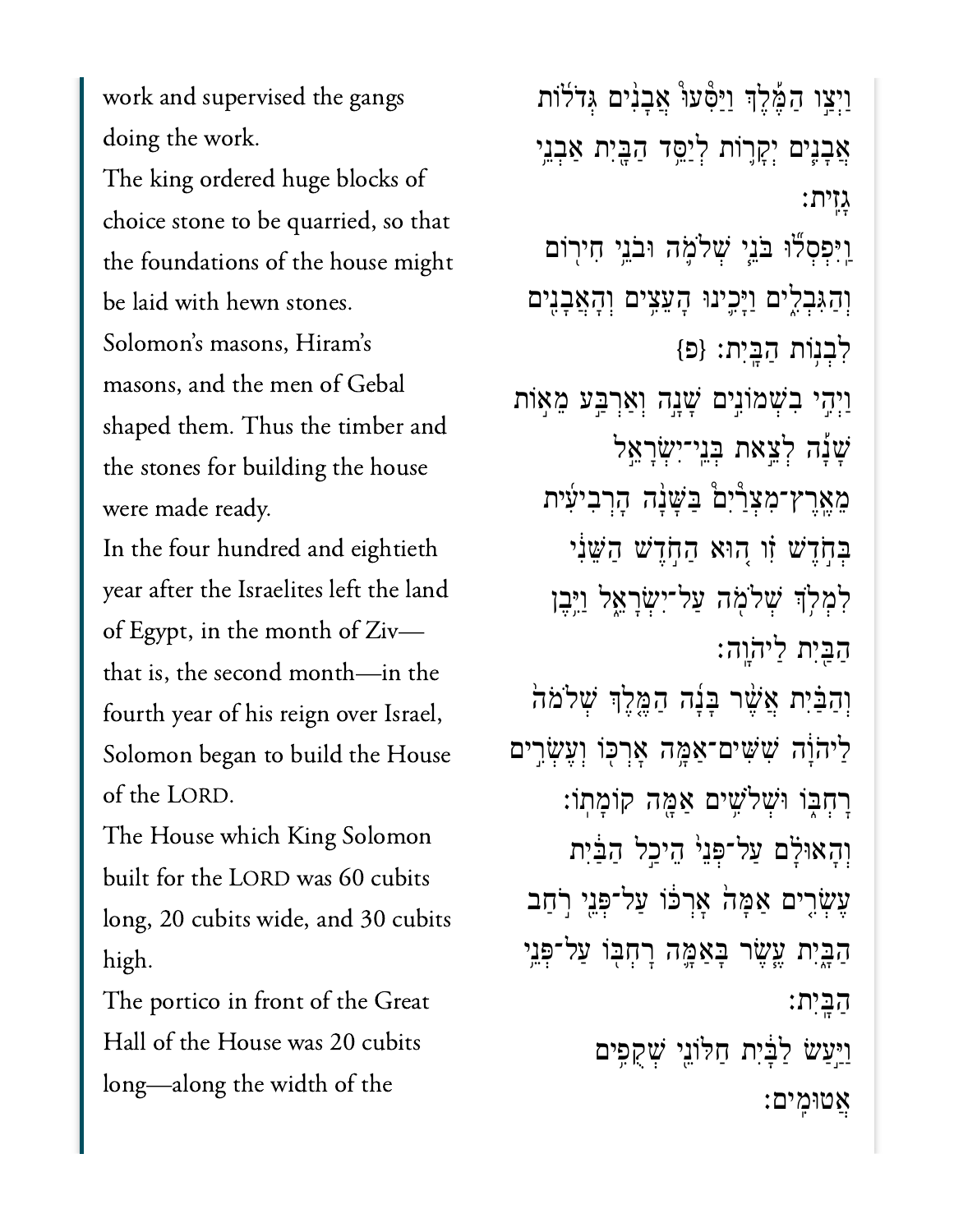House—and 10 cubits deep to the front of the House. He made windows for the House, recessed and latticed. Against the outside wall of the House—the outside walls of the House enclosing the Great Hall and the Shrine-he built a storied structure; and he made side chambers all around. The lowest story was 5 cubits wide, the middle one 6 cubits wide, and the third 7 cubits wide: for he had the third 7 cubits wide; for he had provided recesses around the outside of the House so as not to penetrate the walls of the House. When the House was built, only finished stones cut at the quarry were used, so that no hammer or ax or any iron tool was heard in the House while it was being built. The entrance to the middle [story] of] the side chambers was on the right side of the House; and winding stairs led up to the middle

וַיְּבֵן עַל־קִיר הַבֵּיִת (יצוע) [יָצִיעַׂ] ְסַבְרֹב אֱת־קִירְוֹת הַבַּׂיָת סַבְרֹב ַלְהֵיכָל וְלַדְּבִיר וַיַּעַשׂ צָלָע<mark>ׂות</mark> ָסִבִיב (היצוע) [הַיָּצִיעַ] הַתַּחִתּׂנָה חָמֱשׁ ּבָאַמֶּה רָחְבָּה וְהַתְּיכֹנָה ֹשֵׁשׁ ַּבָאַמָּה רְחָבָּה וְהָ**שִׁלְי**ּשִׁית שֵׁבַע ַּבְאַמֶּה רָחָבָהּ כִּי מְגְרָעֹוֹת נָתַן ַלַּבְּיָת סָבִיבו חוֹצָה לְבִלְתֶּי אֲחָז ְּבִקירֹות־ַהָּֽבִית׃ וְהַבֵּ<sup>יָ</sup>ת ִבְּהִבְּנֹתוֹ אֶבֶן־שְׁלֵמֶֽה ַמַּםֶּע ּנְבְנֶה וּמַקָּבְוֹת וְהַגַּרְזֵן כָּל־כִּלִי ַבְרְזֶל לְאִ־נִשְׁמֻע ּבַּבֵּיִת בִּהְבָּנֹתְוֹ: ֶּפֶּתַח הַצֶּלַעֹּ הַתֵּיכֹּנָה אֱל־כֱתֵף הַבֵּיִת הַיִּמֲנֵית וּבִלוּלִּים יַעֲלוֹ ּעֲל־הַחֲיִכֹּנָה וּמְן־הַתְּיכֹנֵה ֶאל־ַהְּׁשִלִֽׁשים׃ ַוְיֶּבֶן אֶת־הַבֵּיִת וַיִּכְלֶהוּ וַיִּסְפָּן ָאֶת־הַבַּיִת גֵּבִים וּשְׂדֵרֻת בְּאֲרָזִים: ַיִּיִּבְיָת גַּבִּיִם וּשְׂדֵרְת בְּ<br>אֶת־הַבַּׂיִת גַּבִים וּשְׂדֵרְת בָּ<br>[יֶּבֶן אֶת־[הַיְּצִיעַ] (היצוע) ַעֲל־כָּל־הַבַּ֫יִת חָמֵשׁ אַמְּוֹת קוֹמָתְוֹ